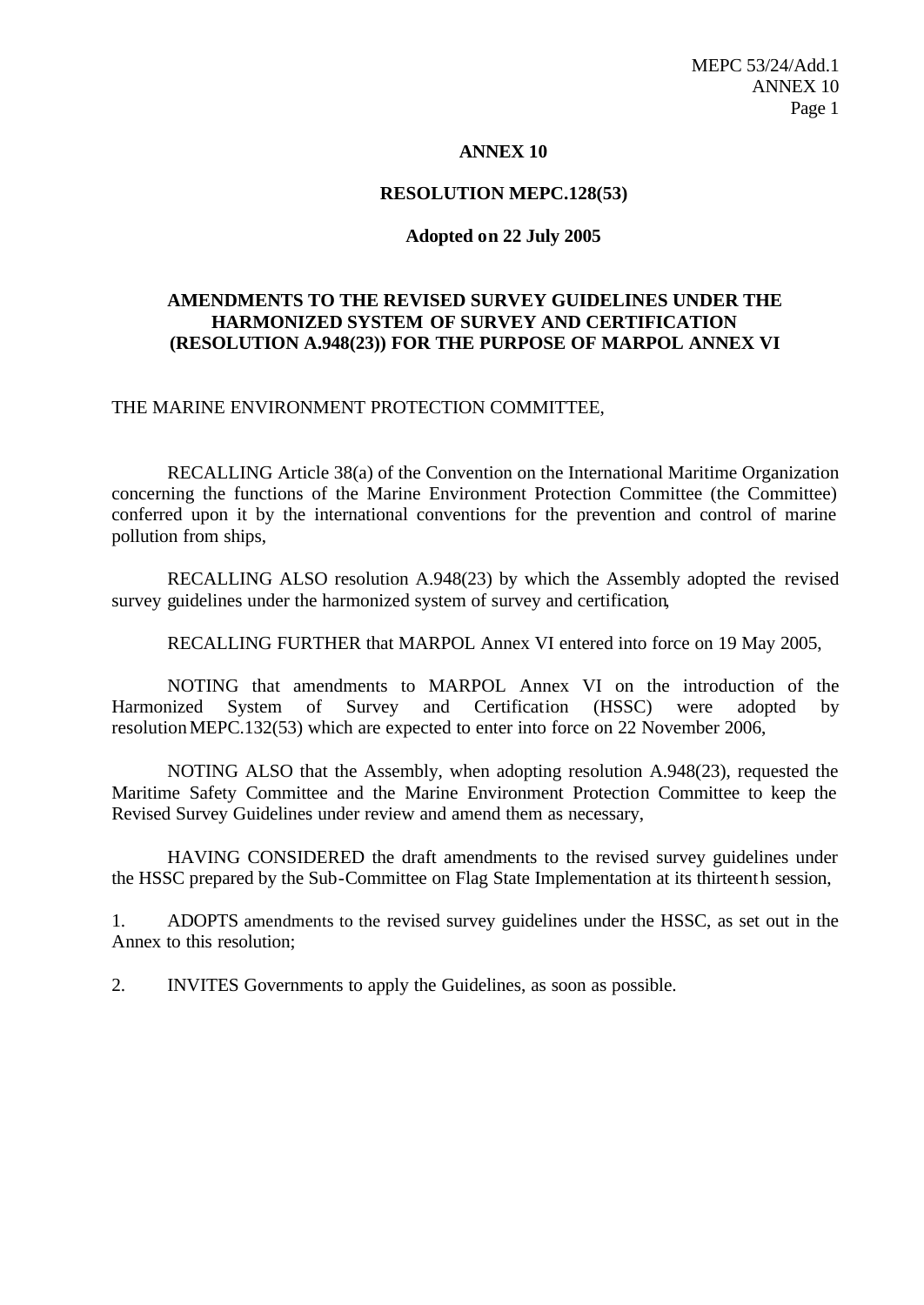### ANNEX

# **AMENDMENTS TO THE REVISED SURVEY GUIDELINES UNDER THE HARMONIZED SYSTEM OF SURVEY AND CERTIFICATION (RESOLUTION A.948(23)) FOR THE PURPOSE OF MARPOL ANNEX VI**

1 In the Contents, the following new section 3 is added after existing section 2 in Annex 3:

## "(A) **3 GUIDELINES FOR SURVEYS FOR INTERNATIONAL AIR POLLUTION PREVENTION CERTIFICATE AND THE NOx TECHNICAL CODE**

- (AI) 3.1 Initial surveys
- (AA) 3.2 Annual surveys
- (AIn) 3.3 Intermediate surveys
- (AR) 3.4 Renewal surveys"

#### 2 In section**GENERAL:**

.1 in paragraph 2.8.1*,* a new line is added after "MARPOL 73/78/90, Annex II, regulation  $10(1)(a)$ " as follows:

"MARPOL Annex VI, regulation 5(1)(a)"

.2 in paragraph 2.8.3*,* a new line is added after "MARPOL 73/78/90, Annex II, regulation  $10(1)(b)$ " as follows:

"MARPOL Annex VI, regulation 5(1)(b)"

.3 in paragraph 2.8.4*,* a new line is added after "MARPOL 73/78/90, Annex II, regulation  $10(1)(c)$ " as follows:

"MARPOL Annex VI, regulation 5(1)(c)"

.4 in paragraph 2.8.5, a new line is added after "MARPOL 73/78/90, Annex II, regulation  $10(1)(d)$ " as follows:

"MARPOL Annex VI, regulation 5(1)(d)"

- .5 in paragraph 3.2, after existing text "Annex I regulation 21" add the following new text "and Annex VI regulation 19."
- .6 in paragraph 3.8, after the existing text "(N) for the International Pollution Prevention Certificate for Carriage of Noxious Liquid Substances in Bulk;" add the following new line: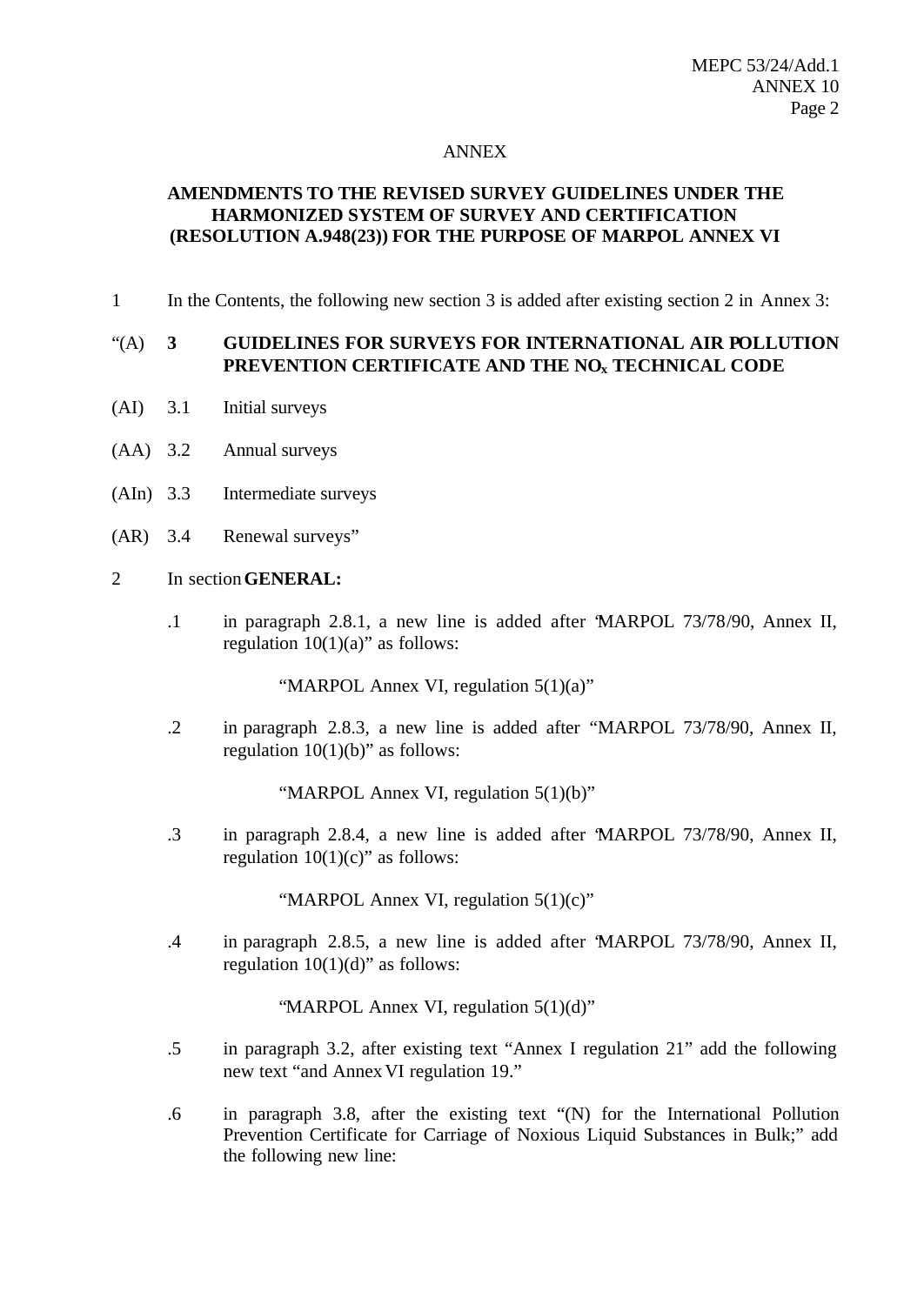- "(A) for the International Air Pollution Prevention Certificate;"
- .7 in paragraph 4.8.1, after the existing text "MARPOL 73/78/90 Annex II regulation  $10(2)(c)$ ," the following new text is added:

"MARPOL Annex VI regulation 6(1),"

- .8 in paragraph 5.2:
	- .1 in the references, after the existing text "MARPOL 73/78/90 Annex II," the following new line is added:

"MARPOL Annex VI regulation 9(3),"

.2 in the guideline, after the existing text "MARPOL 73/78/90 Annex II regulations 12(5) and (6)," the following new text is added:

"MARPOL Annex VI regulations 9(4) and (5),"

.3 in the guideline, after the existing text "MARPOL 73/78/90 Annex II regulation  $12(2)(b)$ ," the following new text is added:

"MARPOL Annex VI regulation 9(2)(b),"

.9 in paragraph 5.4, after the existing text in the references "MARPOL 73/78/90 Annex II regulation  $12(6)$ ," the following new text is added:

"MARPOL Annex VI regulation 9(6)"

.10 in paragraph 5.5, third line from top, after the existing text "MARPOL 73/78/90 Annex II regulation  $12(7)$ ," the following new text is added:

"MARPOL Annex VI regulation 9(7)"

## 3 In Annex 1 "**SURVEY GUIDELINES UNDER THE 1974 SOLAS CONVENTION, AS MODIFIED BY THE 1988 PROTOCOL RELATING THERETO**":

- .1 the following new subparagraph .8*bis* is added after existing paragraph 1.2.1.8:
	- "(EA) .8*bis* checking, when appropriate, the validity of the International Air Pollution Prevention Certificate;"
- .2 the following new subparagraph .8*bis* is added after existing paragraph 2.2.1.8:
	- "(CA) .8*bis* checking, when appropriate, the validity of the International Air Pollution Prevention Certificate;"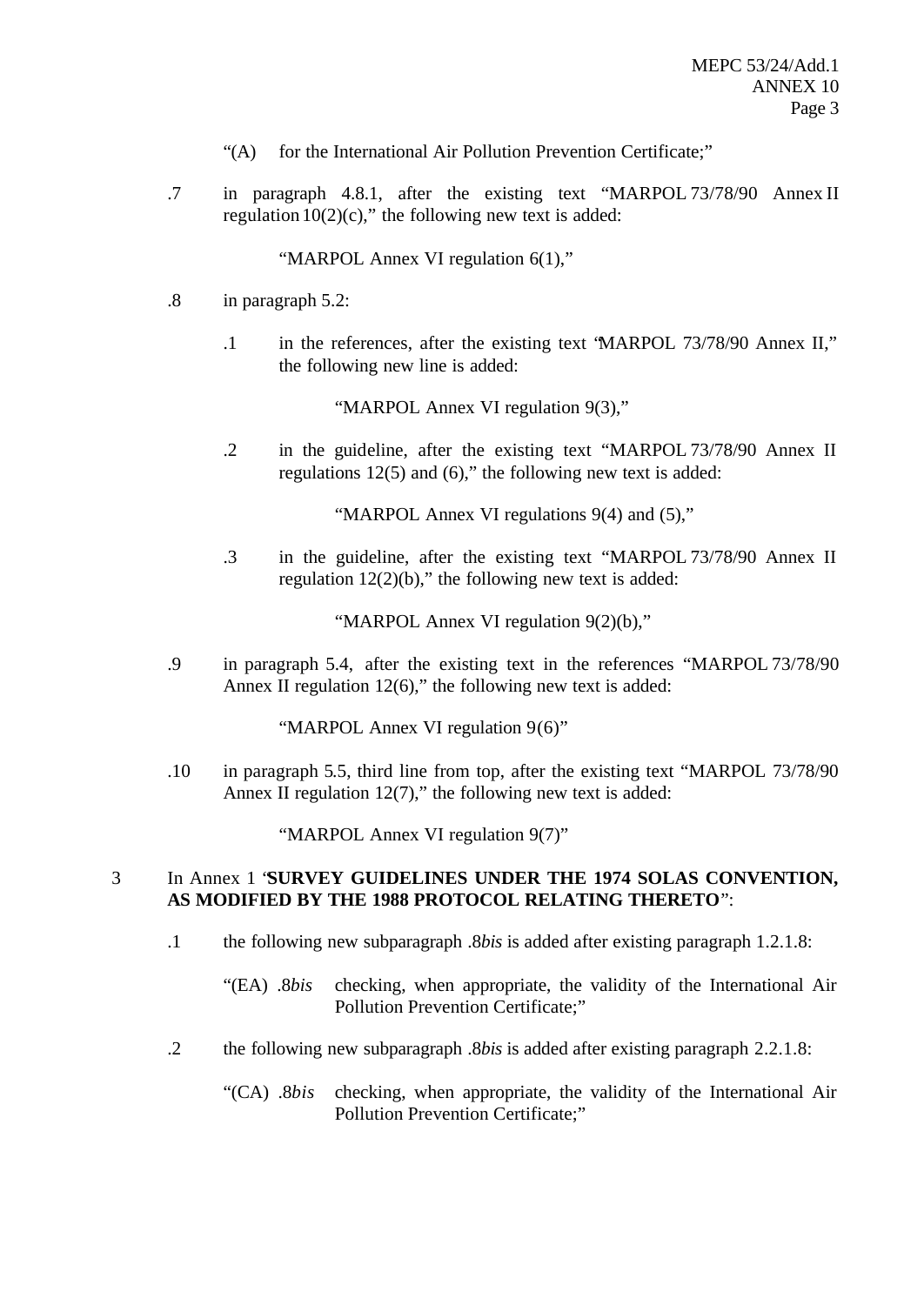- .3 the following new subparagraph .8*bis* is added after existing paragraph 4.2.1.8:
	- "(RP) .8*bis* checking, when appropriate, the validity of the International Air Pollution Prevention Certificate;"
- .4 the following new subparagraph .5*bis* is added after existing paragraph 5.2.1.5:
	- "(PR) .5*bis*: checking, when appropriate, the validity of the International Air Pollution Prevention Certificate;"

### 4 In Annex 2 "**SURVEY GUIDELINES UNDER THE 1966 LOAD LINE CONVENTION, AS MODIFIED BY THE 1988 PROTOCOL RELATING THERETO**"**:**

- .1 the following new subparagraph .8*bis* is added after existing paragraph 1.2.1.8:
	- "(LA) .8*bis* checking, when appropriate, the validity of the International Air Pollution Prevention Certificate;"

# 5 In Annex 3 "**SURVEY GUIDELINES UNDER THE 1973/78 MARPOL CONVENTION**":

- .1 the following new subparagraph .7*bis* is added after existing paragraph 1.2.1.7:
	- "(OA) .7*bis*: checking, when appropriate, the validity of the International Air Pollution Prevention Certificate;"
- .2 the following new subparagraph .6*bis* is added after existing paragraph 2.2.1.6:
	- "(NA) .6*bis* checking, when appropriate, the validity of the International Air Pollution Prevention Certificate;"
- **.3 the following new section 3 is added:**

# "(A) **3 GUIDELINES FOR THE SURVEYS FOR THE INTERNATIONAL AIR POLLUTION PREVENTION CERTIFICATE AND THE NO<sup>x</sup> TECHNICAL CODE**

- (AI) **3.1 Initial surveys** *see part "General", section 4.1*
- (AI) **3.1.1** For air pollution prevention the examination of plans and designs should consist of:
- (AI) **.1** examining the arrangements for systems using ozone-depleting substances (regu1ation 12 of Annex VI);
- (AI) **.2** examining the arrangements for Sulphur Oxides exhaust gas cleaning systems or other technological methods, if applicable (regulation 14 of Annex VI);
- (AI) **.3** examining the arrangements for vapour collection systems, if applicable (regulation 15 of Annex VI and MSC/Circ.585);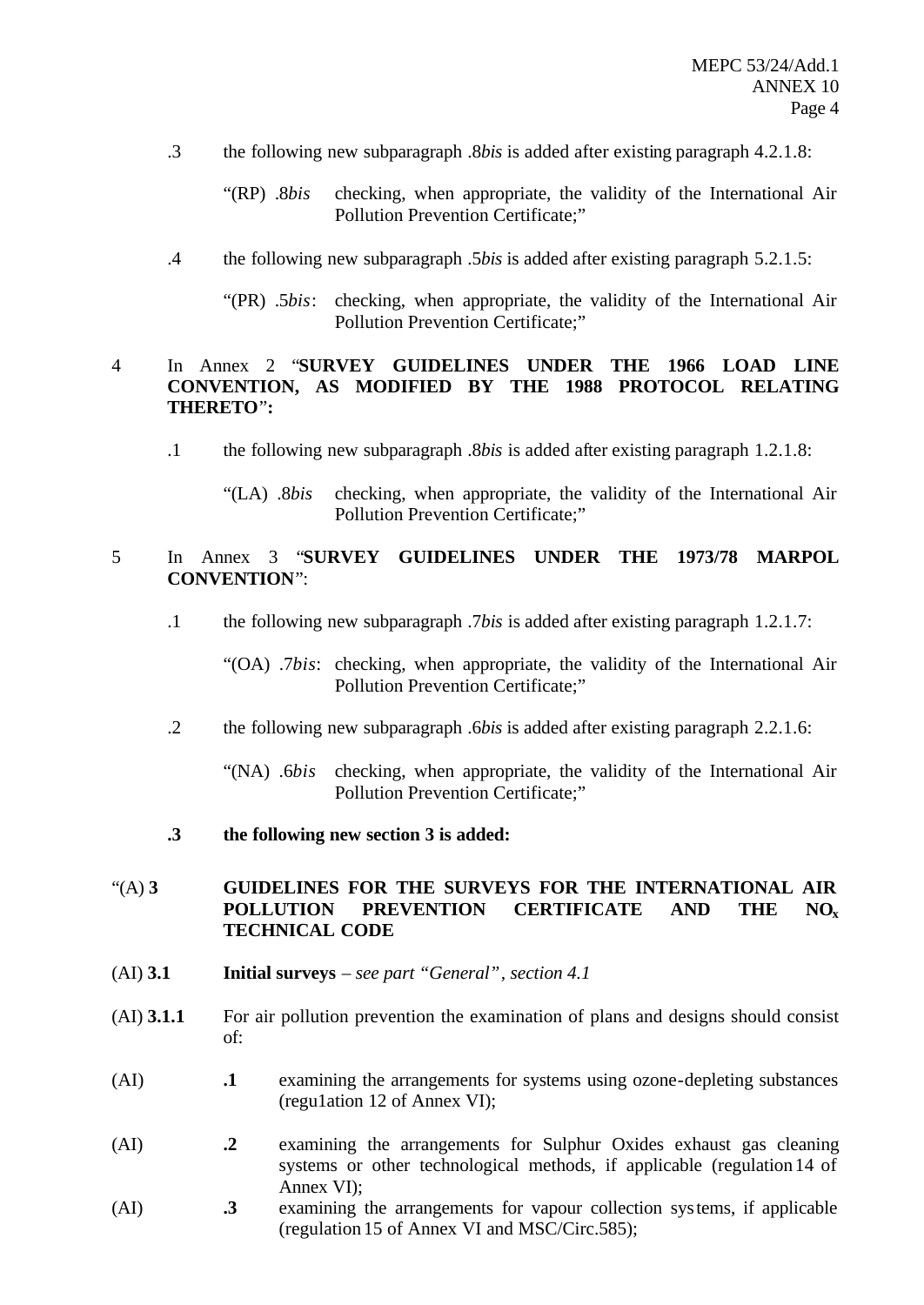| (AI)         | $\cdot$              | examining the arrangements for shipboard incinerators, if applicable<br>(regulation 16 of Annex VI);                                                                                        |                                                                                                                                                                                                                   |  |
|--------------|----------------------|---------------------------------------------------------------------------------------------------------------------------------------------------------------------------------------------|-------------------------------------------------------------------------------------------------------------------------------------------------------------------------------------------------------------------|--|
| $(AI)$ 3.1.2 |                      | For air pollution prevention the survey should consist of:                                                                                                                                  |                                                                                                                                                                                                                   |  |
| (AI)         | $\cdot$              | Ozone-depleting substances (regulation 12 of Annex VI):                                                                                                                                     |                                                                                                                                                                                                                   |  |
| (AI)         |                      | $\cdot$                                                                                                                                                                                     | confirming the satisfactory installation and operation of systems<br>using ozone depleting substances and there are no emissions of<br>ozone depleting substances.                                                |  |
| (AI)         | $\cdot$ <sup>2</sup> | Nitrogen oxide emissions from Diesel engines (regulation 13 of<br>Annex VI:                                                                                                                 |                                                                                                                                                                                                                   |  |
|              |                      | $\cdot$                                                                                                                                                                                     | confirmed that all engines which are required to be certified are<br>pre-certified in accordance with section 2.2 of the $NOx$ Technical<br>Code.                                                                 |  |
| (AI)         |                      | .1.1                                                                                                                                                                                        | If engine parameter check method is used:                                                                                                                                                                         |  |
| (AI)         |                      |                                                                                                                                                                                             | <b>1.1.1</b> an on-board verification survey in accordance with paragraph 6.2<br>of the $NOx$ Technical Code.                                                                                                     |  |
|              |                      | .1.2                                                                                                                                                                                        | If the simplified method is used:                                                                                                                                                                                 |  |
| (AI)         |                      | .1.2.1                                                                                                                                                                                      | an on-board verification survey in accordance with paragraph 6.3<br>of the NO <sub>x</sub> Technical Code.                                                                                                        |  |
| (AI)         | $\cdot$ 3            | Sulphur Oxides (regulation 14 of Annex VI):                                                                                                                                                 |                                                                                                                                                                                                                   |  |
| (AI)         | .3.1                 | confirming the satisfactory installation and operation of the fuel switching<br>arrangements when tanks are provided for low and normal sulphur content<br>fuel;                            |                                                                                                                                                                                                                   |  |
| (AI)         | .3.2                 | confirming the satisfactory installation and operation of the exhaust gas<br>cleaning system (if fitted);                                                                                   |                                                                                                                                                                                                                   |  |
| (AI)         | $\cdot$ 4            | Volatile Organic Compounds (regulation 15 of Annex VI) (if applicable):                                                                                                                     |                                                                                                                                                                                                                   |  |
| (AI)         | .4.1                 | confirming the satisfactory installation of the vapour collection piping;                                                                                                                   |                                                                                                                                                                                                                   |  |
| (AI)         | .4.2                 | confirming the satisfactory installation and operation of the means<br>provided to eliminate the collection of condensation in the system, such as<br>drains in low points of the line end; |                                                                                                                                                                                                                   |  |
| (AI)<br>(AI) | .4.3<br>.4.4         |                                                                                                                                                                                             | confirming the satisfactory installation of the piping to ensure it is<br>electrically continuous and electrically bonded to the hull;<br>confirming the satisfactory installation and operation of the isolation |  |
|              |                      |                                                                                                                                                                                             | valves at the vapour manifolds;                                                                                                                                                                                   |  |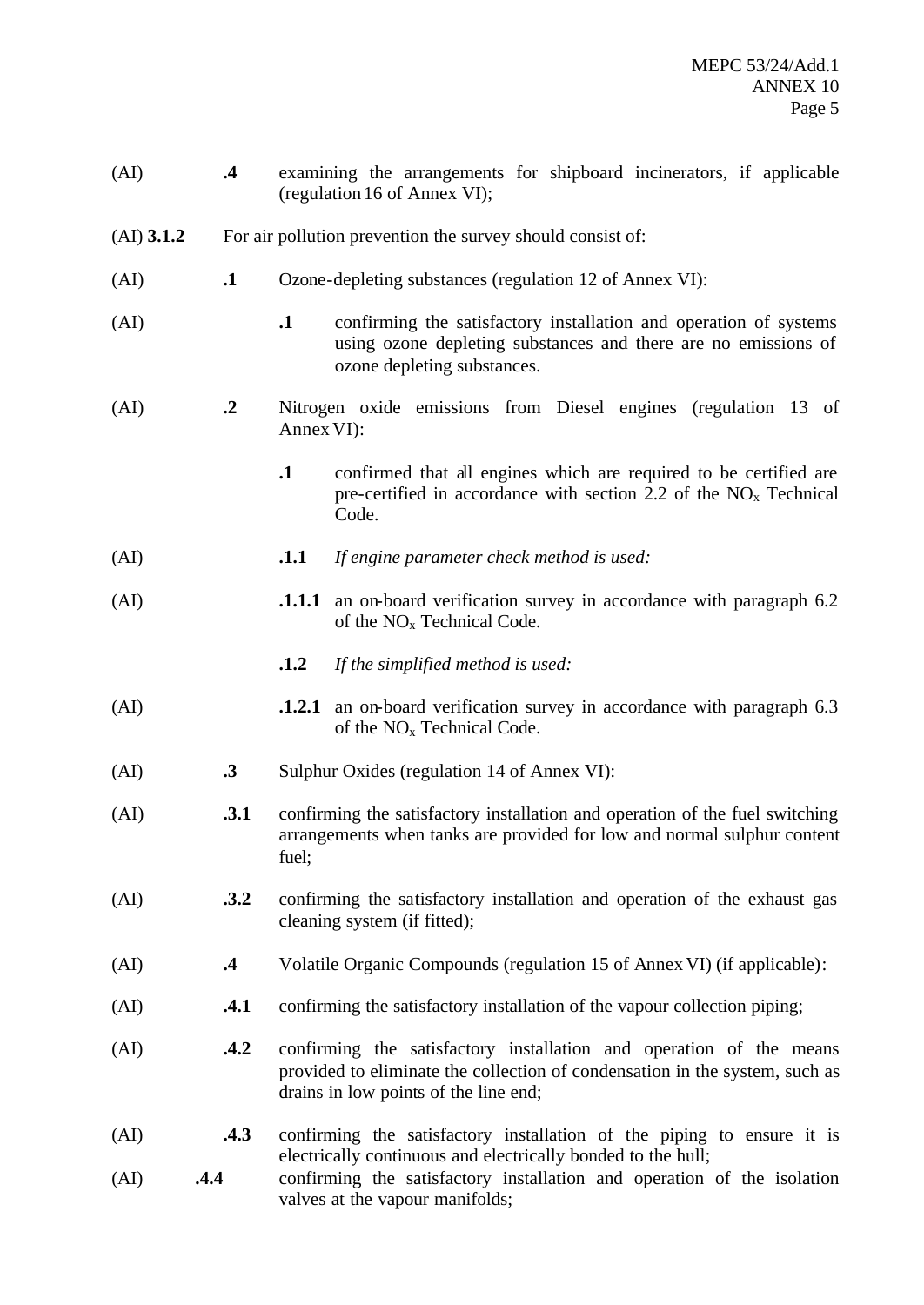- (AI) **.4.5** confirming that the ends of each line are properly identified as vapour collection lines;
- (AI) **.4.6** confirming that the vapour collection flanges are in accordance with the IMO guidelines and industrial standards;
- (AI) **.4.7** confirming that where portable vapour lines are provided that they are electrically continuous;
- (AI) **.4.8** confirming the satisfactory installation and operation of the closed gauging system and the readouts in the cargo control area;
- (AI) **.4.9** confirming the satisfactory installation and operation of the overflow control system;
- (AI) **.4.10** confirming the satisfactory installation and operation of both the audible and visual alarms, that the alarms are properly labelled; that the power failure alarm operates and that there is a means to check the operation of the alarms;
- (AI) **.4.11** confirming the satisfactory installation and operation of the high and low pressure alarms provided for each main vapour line and that these alarms operate at the correct set points;
- (AI) **.5** Shipboard Incinerators (regulation 16 of Annex VI) (installed on or after 1 January 2000):
- (AI) **.5.1** confirming the satisfactory installation and operation of each incinerator;
- (AI) **.5.2** confirming that warning and instruction plates are satisfactorily secured in prominent positions on or near the incinerator;
- (AI) **.5.3** confirming that the manufacturers name, incinerator model number/type and capacity in heat units per hour is permanently marked on the incinerator;
- (AI) **.5.4** confirming the satisfactory operation of the following alarms and safety devices are in good condition and fully operational;
- (AI) **.5.4.1** flue gas high temperature alarms and shutdowns;
- (AI) **.5.4.2** combustion temperature controls and shutdowns;
- (AI) **.5.4.3** combustion chamber negative pressure;
- (AI) **.5.4.4** flame safeguard control, alarms and shutdowns;
- (AI) **.5.4.5** all alarms both visual and audible are functioning and they indicate the cause of their failure;
- (AI) **.5.4.6** power loss alarms and auto shutdown arrangements;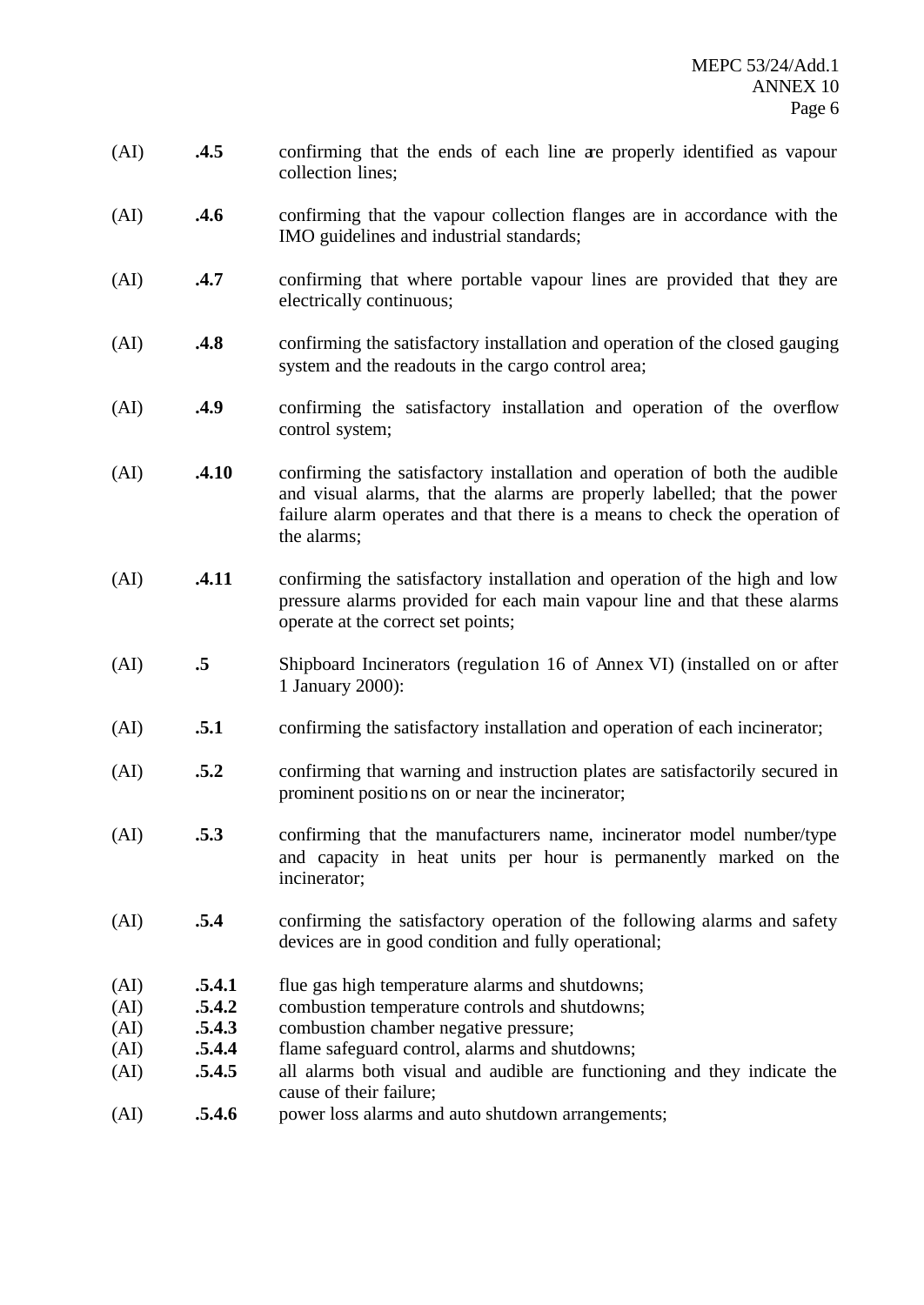- (AI) **.5.4.7** charging arrangements;
- (AI) **.5.4.8** low fuel oil pressure alarm/shutdown;
- (AI) **.5.4.9** emergency stop switch and electrical isolating arrangements;
- (AI) **.5.4.10** interlocks;
- (AI) **.5.5** confirming the satisfactory installation of drip trays under each burner, pump, and strainer.
- (AI) **3.1.3** For air pollution prevention the check that certificates and other relevant documentation have been placed on board should consist of:
- (AI) **.1** review (AA) 3.2.2.2 except for the bunker delivery notes and the records required in (AA) 3.2.2.2.3 and (AA) 3.2.2.2.7.
- (AI) **3.1.4** For air pollution prevention the completion of the initial survey should consist of:
- *(AI)* **.1** after satisfactory survey the International Air Pollution Prevention Certificate should be issued.
- (AA) **3.2 Annual surveys** *see "General", section 4.2*
- (AA) **3.2.1** For air pollution prevention the examination of current certificates and other records should consist of:
- (AA) **.1** checking the validity, as appropriate, of the Cargo Ship Safety Equipment Certificate, the Cargo Ship Safety Radio Certificate and the Cargo Ship Safety Construction Certificate or the Cargo Ship Safety Certificate;
- (AA) **.2** checking the validity of the Safety Management Certificate (SMC) and that a copy of the Document of Compliance (DOC) is on board, where applicable;
- (AA) **.3** checking the validity of the International Load Line Certificate or International Load Line Exemption Certificate;
- (AA) **.4** checking the validity of the International Oil Pollution Prevention Certificate;
- (AA) **.5** checking the certificates of class, if the ship is classed with a classification society;
- (AA) **.6** checking, when appropriate, the validity of the International Certificate of Fitness for the Carriage of Dangerous Chemicals in Bulk or the Certificate of Fitness for the Carriage of Dangerous Chemicals in Bulk;
- (AA) **.7** checking that the ship's complement complies with the Minimum Safe Manning Document (SOLAS 74/88, regulation V/13(b));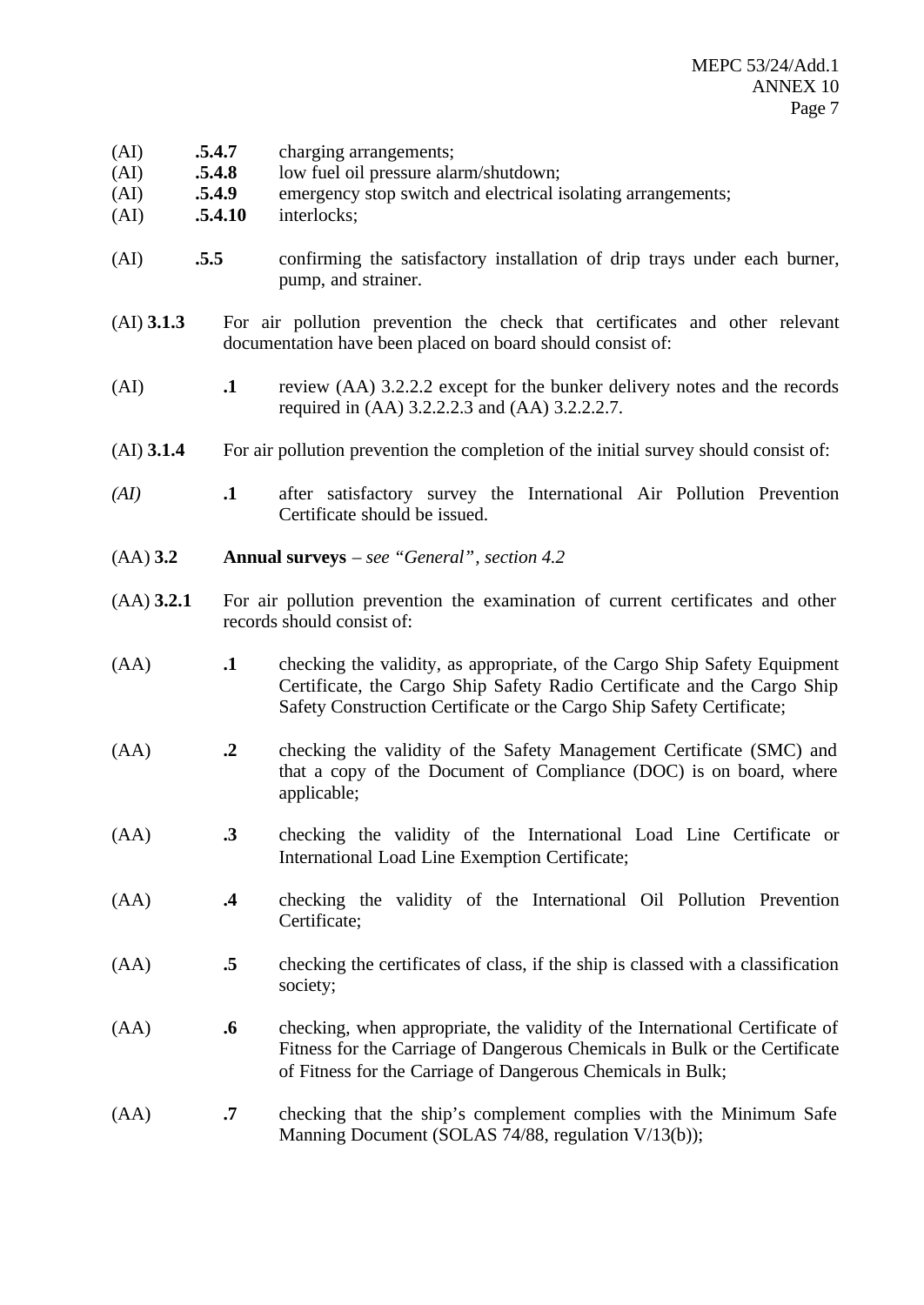- (AA) **.8** checking that the master, officers and ratings are certificated as required by the STCW Convention;
- (AA) **.9** checking whether any new equipment has been fitted and, if so, confirm that it has been approved before installation and that any changes are reflected in the appropriate certificate;
- (AA) **3.2.2** For air pollution prevention the annual survey should consist of:
- (AA) **.1** General:

l

- (AA) **.1.1** confirm that no changes have been made or any new equipment installed which would affect the validity of the certificate;
- (AA) **.2** Documentation:
- (AA) **.2.1** confirm that there are Engine International Air Pollution Prevention (EIAPP) Certificates for each engine, required to be certified, as described in Chapter 2.1 of the  $NO<sub>x</sub>$  Technical Code;
- (AA) **.2.2** confirm that there is on board an approved technical file for each engine required to be certified;
- (AA) **.2.3** confirm that there are bunker delivery notes on board and fuel oil samples are kept under the ships control (regulation 18 of Annex VI);
- $(AA)$  **.2.4** confirm that there is for each Exhaust Gas Cleaning System (EGCS)-SO<sub>x</sub> either a  $SO_x$  Emission Control Area (SECA) Compliance Certificate for the EGCS- $SO_x$ , or an Onboard Monitoring Manual (OMM) as appropriate, plus in either cases a SECA Compliance Plan (regulation 14(4)(b) of Annex VI);
- (AA) **.2.5** confirm that there is an IMO Type Approval Certificate for each incinerator on board (regulation 16(2)(a) of Annex VI);
- (AA) **.2.6** confirm that there is a record book of engine parameters for each engine required to be certified in the case where the engine parameter check method is used as a mean of onboard  $NO<sub>x</sub>$  verification  $(NO<sub>x</sub>$  Technical Code, paragraph 6.2.3);
- (AA) **.2.7** confirm that there is a record of fuel change over this record should take form of a log-book as described by the Administration (regulation 14.6 of Annex VI)<sup>\*</sup>;
- (AA) **.2.8** confirm that there is a transfer procedure for the VOC collection system;
- (AA) **.2.9** confirm that there is an instruction manual for each incinerator if required (regulation 16(7) of Annex VI);

<sup>\*</sup> This information could be contained in the engine room log-book, the deck log-book, the official log-book, the oil record book or a separate log-book solely for this purpose.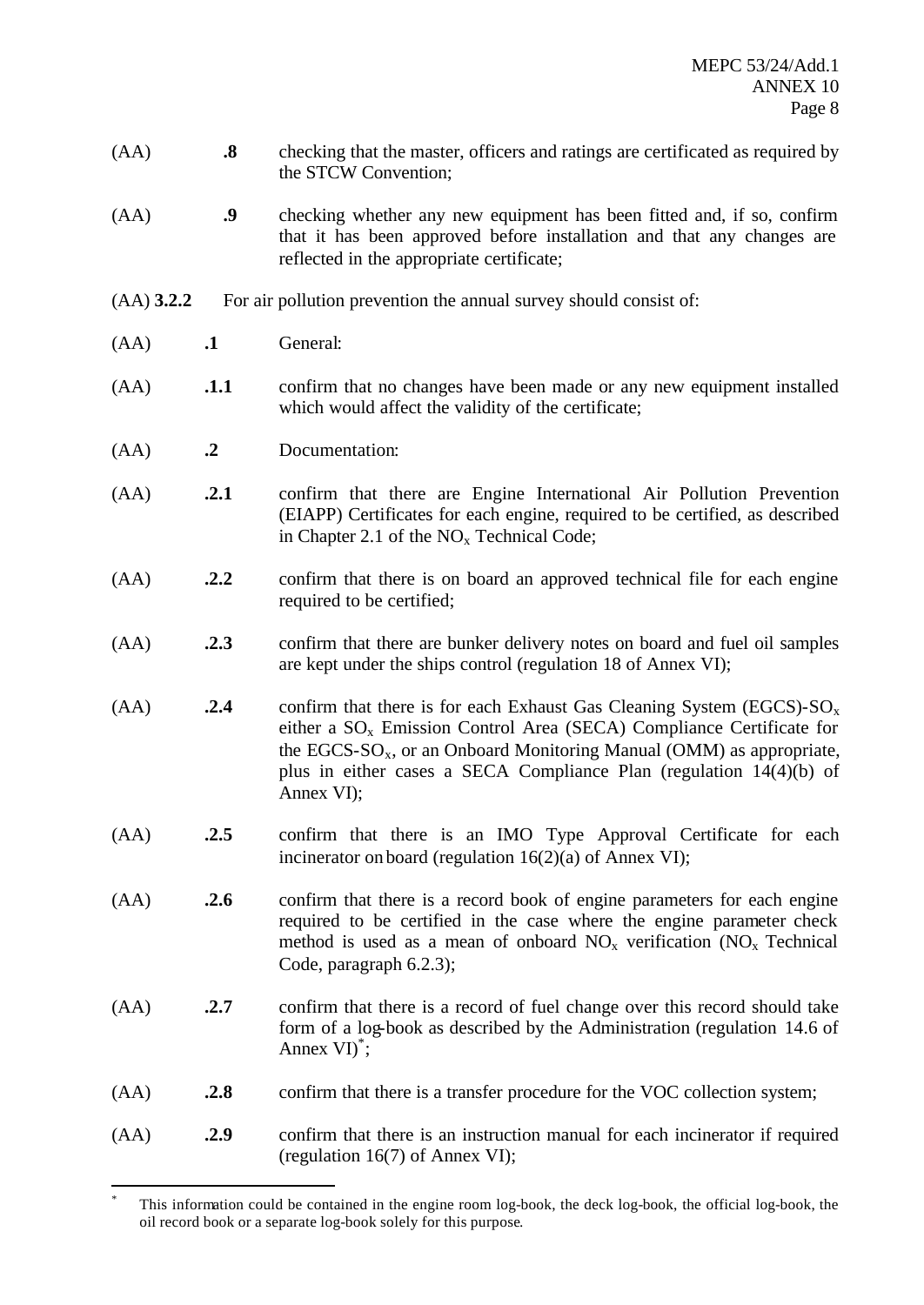- (AA) **.3** Ozone-depleting substances:
- (AA) **.3.1** confirm that no new installation or equipment except those covered by (AA) 3.2.2.3.1 have been fitted to the ship after 19 May 2005. (regulation 12.1 of Annex VI);
- (AA) **.3.2** confirm that no installations containing hydrochlorofluocarbons (HCFCs) have been fitted after 1 January 2020;
- (AA) **.3.3** examine externally any installation or equipment as far as practicable to satisfactory maintenance to ensure that there are no emission of ozone-depleting substances.
- (AA) **.4** Nitrogen oxide emissions from each Diesel engines:
- (AA) **.4.1** *If engine parameter check method is used:*
- (AA) **.4.1.1** review engine documentation contained in the technical file and the record book of engine parameters to check, as far as practicable, engine rating, duty and limitation/restrictions as given in the technical file;
- (AA) **.4.1.2** confirm that the engine has not undergone any modifications or adjustments outside the options and ranges permitted in the technical file since the last survey;
- (AA) **.4.1.3** conduct survey as detailed in the technical file;
- (AA) **.4.2** *If the simplified method is used:*
- (AA) **.4.2.1** review engine documentation contained in the technical file;
- (AA) **.4.2.2** confirm that the test procedure has been approved by the Administration;
- (AA) .**4.2.3** confirm that the analysers, engine performance sensors, ambient condition measurement equipment, span check gases and other test equipment are the correct type and have been calibrated in accordance with the  $NO<sub>x</sub>$ Technical Code;
- (AA) **.4.2.4** confirm that the correct test cycle, as defined in the engine's technical file, is used for this onboard confirmation test measurements;
- (AA) **.4.2.5** ensure that a fuel sample is taken during the test and submitted for analysis;
- (AA) **.4.2.6** witness the test and confirm that a copy of the test report has been submitted for approval on completion of the test.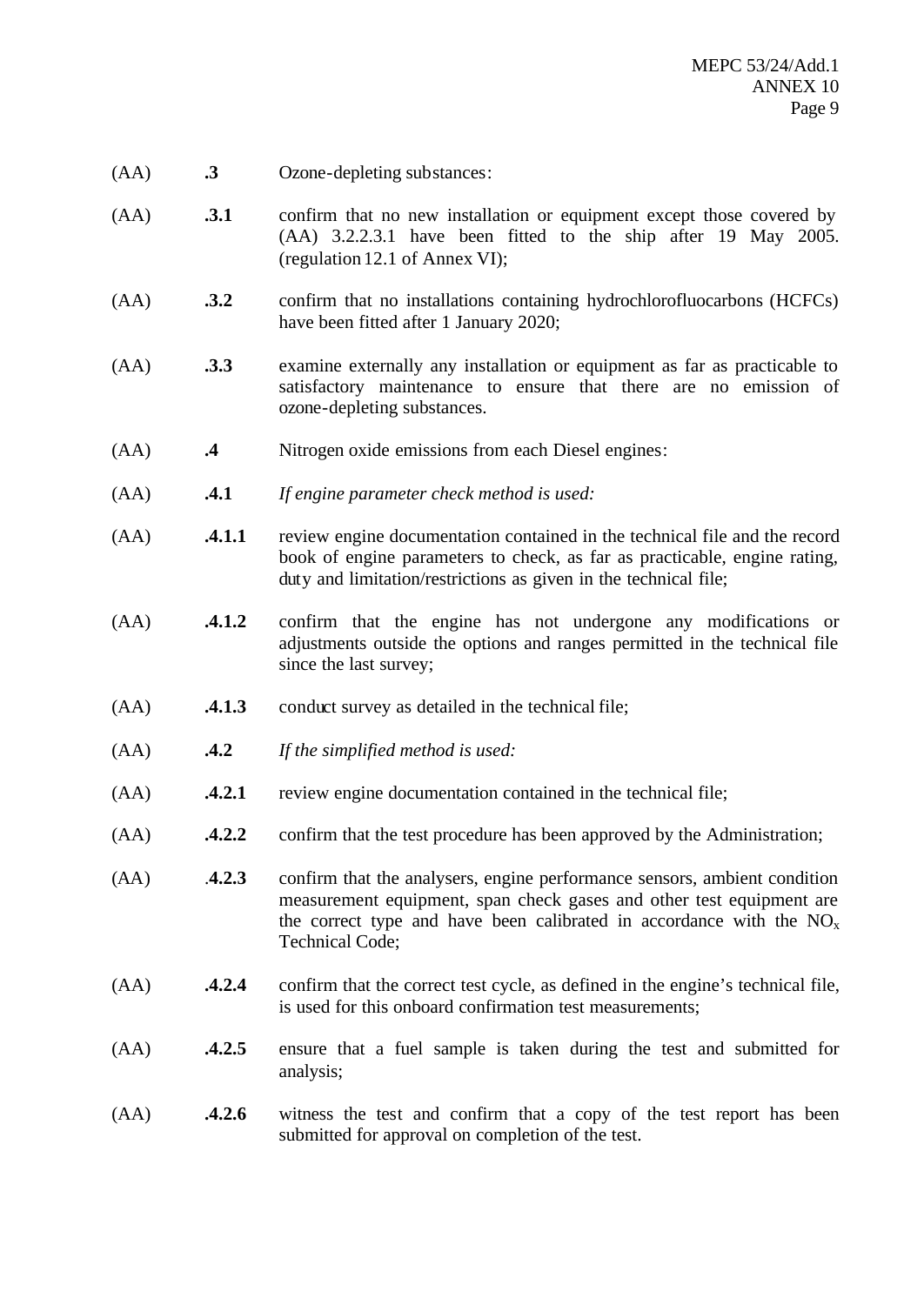- (AA) **.4.3** *If the direct measurement and monitoring method is used:*
- (AA) **.4.3.1** review engine documentation method and technical file and verify that the direct measurement and monitoring manual is approved by the Administration;
- (AA) **.4.3.2** the procedures to be checked in the direct monitoring and measure method and the data obtained as given in the approved onboard monitoring manual should be followed;
- (AA) **.5** Sulphur Oxides:
- (AA) **.5.1** review bunker notes for the use of the correct sulphur content fuel for the area of operation;
- (AA) **.5.2** confirm that where there are tanks fitted for low and normal sulphur content fuel that fuel switching arrangement or procedures are provided and operational;
- (AA) **.5.3** verify that there are records of the change over to and from low sulphur fuel during transit through a  $SO_x$  emission control area;
- $(AA)$  **.5.4** alternative to .2 and .3 above, where EGCS-SO<sub>x</sub> or other equivalent devices are fitted, confirmation from the approved procedures for the equipment that it is in a satisfactory condition and operated in accordance with the required documentation.
- (AA) **.6** Volatile Organic Compounds (VOCs):
- (AA) **.6.1** confirm that the vapour collect system, if required, is approved taking into account MSC/Circ.585 "Standards for Vapour Emission Control Systems";
- (AA) **.6.2** confirm from a general examination that the vapour collection piping is in a satisfactory condition;
- (AA) **.6.3** confirm that there is a means provided to eliminate the collection of condensation in the system, such as drains in low points of the line end. The drains should be checked to ensure they function correctly;
- (AA) **.6.4** confirm that the piping is electrically bonded to the hull and that the bonding is intact;
- (AA) **.6.5** confirm that the isolation valves at the vapour manifolds are operational and that the valve position indicators operate correctly;
- (AA) **.6.6** confirm that the ends of each line is properly identified as vapour collection lines;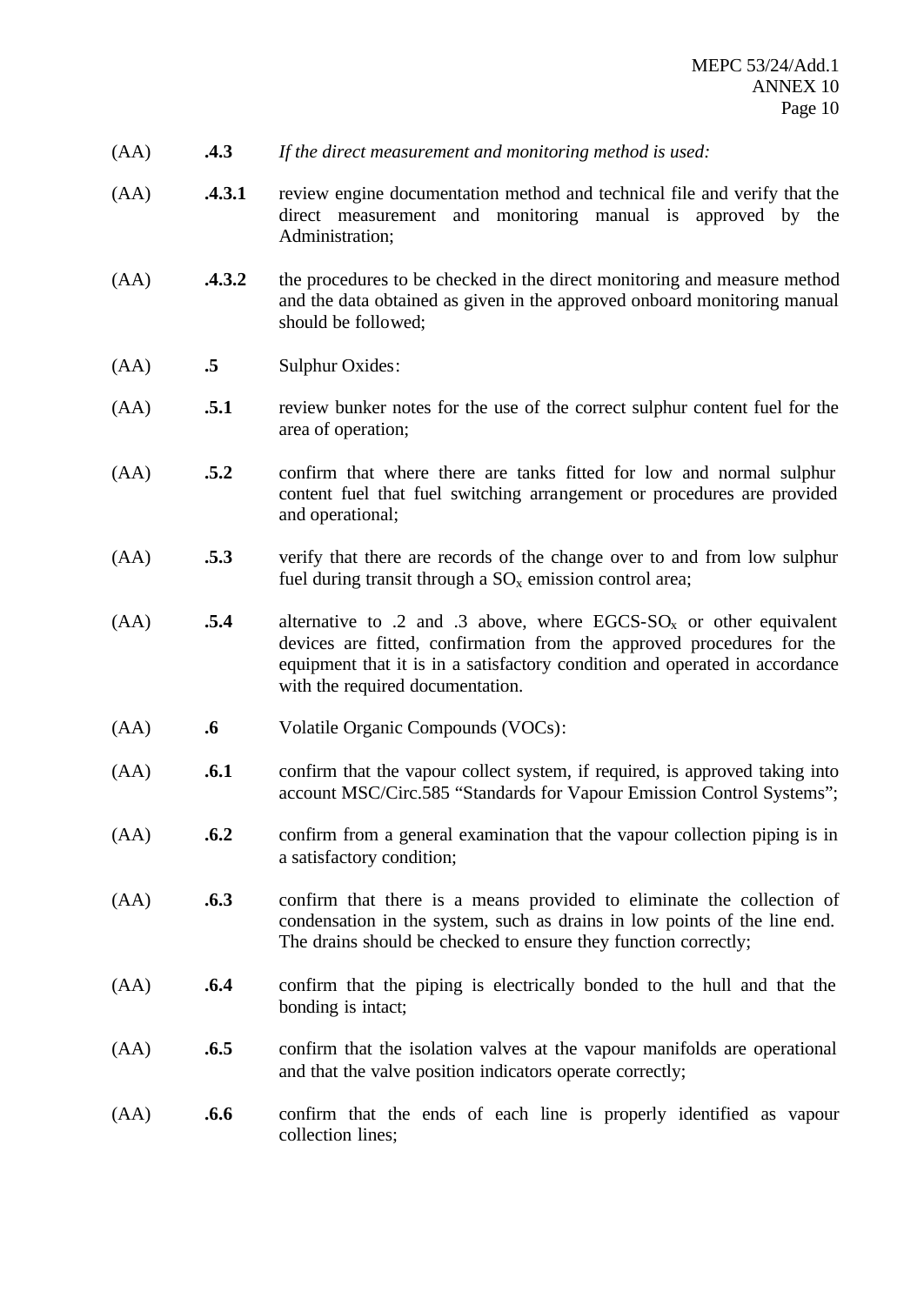- (AA) **.6.7** confirm that the vapour collection flanges are in accordance with the IMO guidelines and industrial standards;
- (AA) **.6.8** confirm that where portable vapour lines are provided that they are in good condition;
- (AA) **.6.9** confirm that the closed gauging system is operational and the readouts in the cargo control area are functional;
- (AA) **.6.10** confirm that there is an overflow control system provided and that it is operational;
- (AA) **.6.11** confirm that the alarm system is operational, both audible and visual alarms operate, the alarms are properly labelled; the power failure alarm operates and that there is a means to check the operation of the alarms and that this means is operational;
- (AA) **.6.12** confirm that there are high and low pressure alarms provided for each main vapour line and that these alarms operate at the correct set points;
- (AA) **.6.13** confirm that the high level and high high level (overfill) alarms act independently of each other.
- (AA) **.7** Incinerators (installed on or after 1 January 2000):
- (AA) **.7.1** confirm from an external examination that each incinerator is in a generally satisfactory condition and free from leaks of gas or smoke;
- (AA) **.7.2** confirm that the warning and instruction plates are legible and secured in prominent positions on or near the incinerator;
- (AA) **.7.3** confirm that the manufacturers name, incinerator model number/type and capacity in heat units per hour is permanently marked on the incinerator;
- (AA) **.7.4** confirm that the incinerator casing insulation arrangements are in good condition;
- (AA) **.7.5** confirm as far as it is practicable, that the following alarms and safety devices are in good condition and fully operational;
- (AA) **.7.5.1** flue gas high temperature alarms and shutdowns;
- (AA) **.7.5.2** combustion temperature controls and shutdowns;
- (AA) **.7.5.3** combustion chamber negative pressure;
- (AA) **.7.5.4** flame safeguard control, alarms and shutdowns;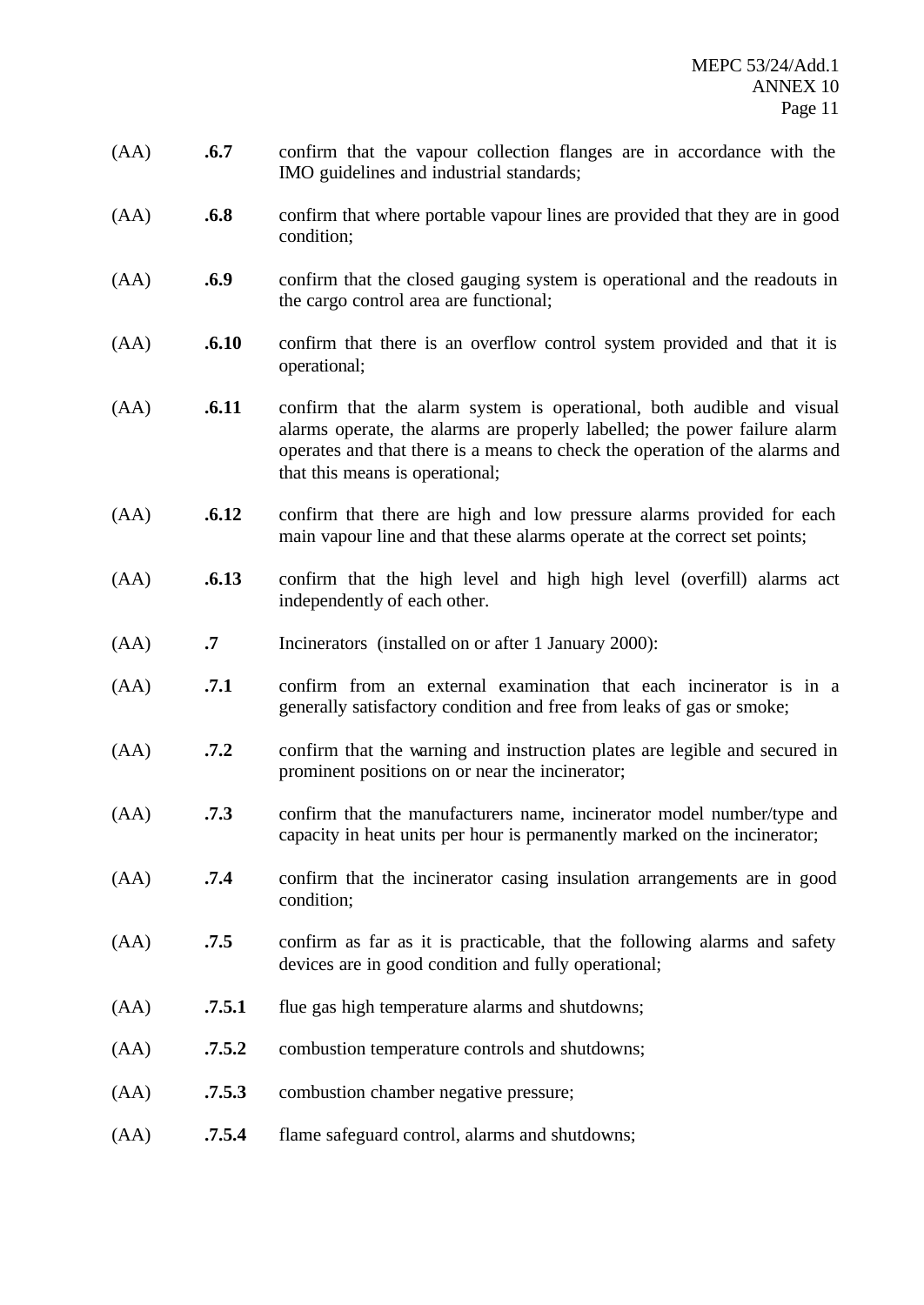- (AA) **.7.5.5** all alarms both visual and audible are functioning and they indicate the cause of their failure;
- (AA) **.7.5.6** power loss alarms and auto shutdown arrangements;
- (AA) **.7.5.7** charging arrangements;
- (AA) **.7.5.8** low fuel oil pressure alarm/shutdown;
- (AA) **.7.5.9** emergency stop switch and electrical isolating arrangements;
- (AA) **.7.5.10** interlocks;
- (AA) **.7.6** confirm that drip trays are fitted under each burner, pump, and strainer and that they are in good condition;
- (AA) **3.2.3** For air pollution prevention the completion of the annual survey should consist of:
- (AA) **.1** after a satisfactory survey, the International Prevention of Air Pollution certificate should be endorsed;
- (AA) **.2** if a survey shows that the condition of the ship or its equipment is unsatisfactory - see "General", section 4.8.
- (AIn) **3.3 Intermediate survey** *see "General", section 4.3*
- (AIn) **3.3.1** For air pollution prevention the examination of current certificates and other records should consist of:
- $\mathbf{A}$  **.1** the provisions of  $(AA)$  3.2.1.
- (AIn) **3.3.2** For air pollution prevention the intermediate survey should consist of:
- (AIn) **.1** the provisions of (AA) 3.2.2.
- (AIn) **3.3.3** For air pollution prevention the completion of the intermediate survey should consist of:
- (AIn) **.1** after a satisfactory survey, the International Prevention of Air Pollution Certificate should be endorsed;
- (AIn) **.2** if a survey shows that the condition of the ship or its equipment is unsatisfactory see "General", section 4.4.
- (AR) **3.4 Renewal surveys** *see "General", section 4.5*
- (AR) **3.4.1** For air pollution prevention the examination of current certificates and other records should consist of:
- (AR) **.1** the provisions of (AA) 1.2.1 except the validity of the International Air Pollution Prevention Certificate.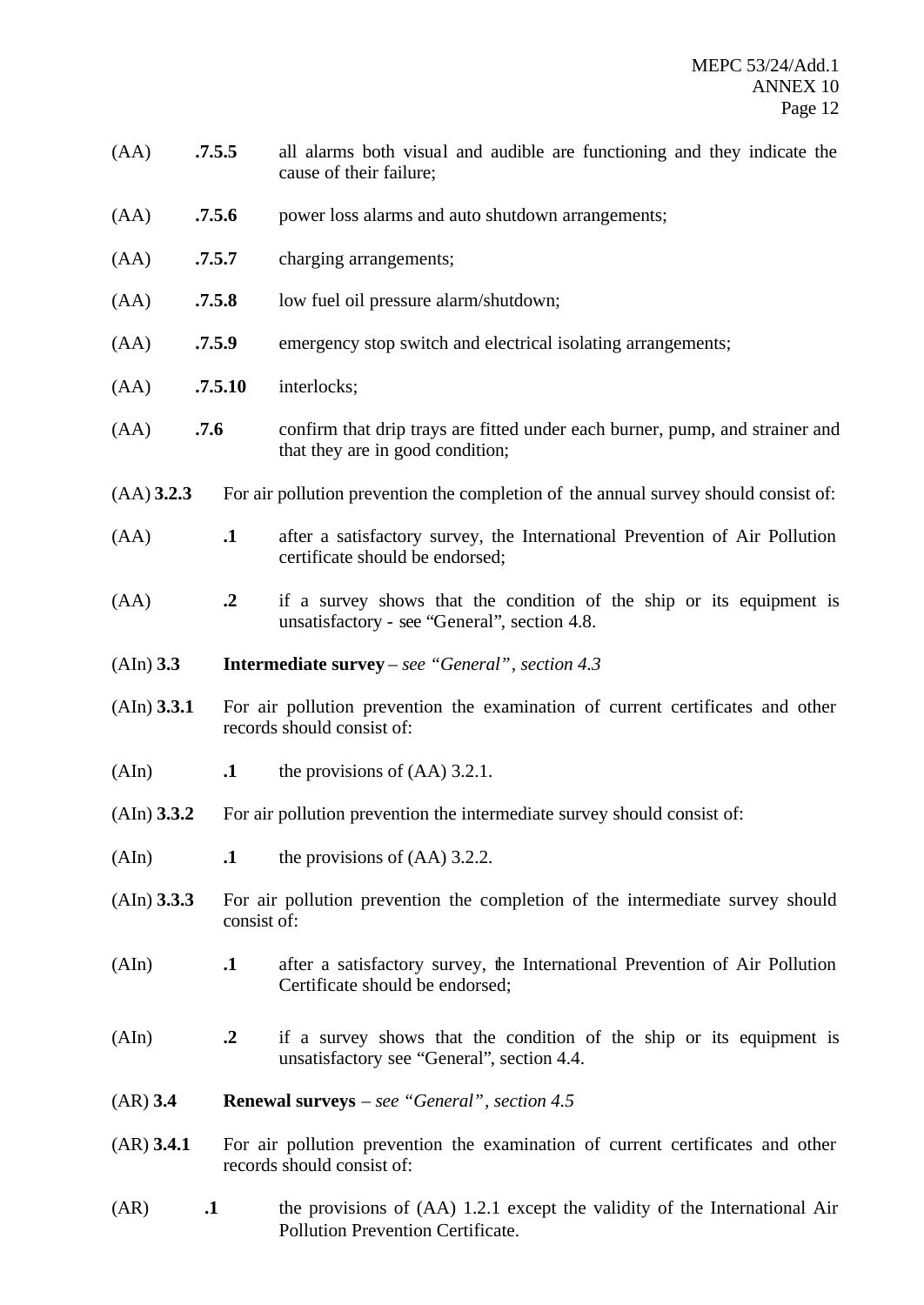(AR) **3.4.2** For air pollution prevention the renewal survey should consist of:

- $(AR)$  **.1** the provisions of  $(AA)$  3.2.2;
- (AR) **.2** confirming, if necessary by simulated test or equivalent, the satisfactory operation of the vapour collection systems' closed gauging system and associated readouts;
- (AR) **.3** confirming, if necessary by simulated test or equivalent, the satisfactory operation of the vapour collection systems' overflow control and it's audible and visual alarms;
- (AR) **.4** confirming, if necessary by simulated test or equivalent, the satisfactory operation of the vapour collection systems' high and low pressure alarms for each main vapour line;
- (AR) **.5** confirm that the vapour collection systems piping is electrically continuous;
- (AR) **.6** confirm that the portable vapour lines are electrically continuous;
- (AR) **.7** confirming, if necessary by simulated test or equivalent, the satisfactory operation of the following alarms and safety devices:
- (AR) **.7.1** flue gas high temperature alarms and shutdowns;
- (AR) **.7.2** combustion temperature controls and shutdowns;
- (AR) **.7.3** combustion chamber negative pressure;
- (AR) **.7.4** flame safeguard control, alarms and shutdowns;
- (AR) **.7.5** all alarms both visual and audible are functional and they indicate the cause of their failure;
- (AR) **.7.6** power loss alarms and auto shutdown arrangements;
- (AR) **.7.7** charging arrangements;
- (AR) **.7.8** low fuel oil pressure alarm/shutdown;
- (AR) **.7.9** emergency stop switch and electrical isolating arrangements;
- (AR) **.7.10** interlocks.
- (AR) **3.4.3** For air pollution prevention the completion of the renewal survey should consist of:
- (AR) **.1** after satisfactory survey the International Prevention of Air Pollution Certificate should be issued.